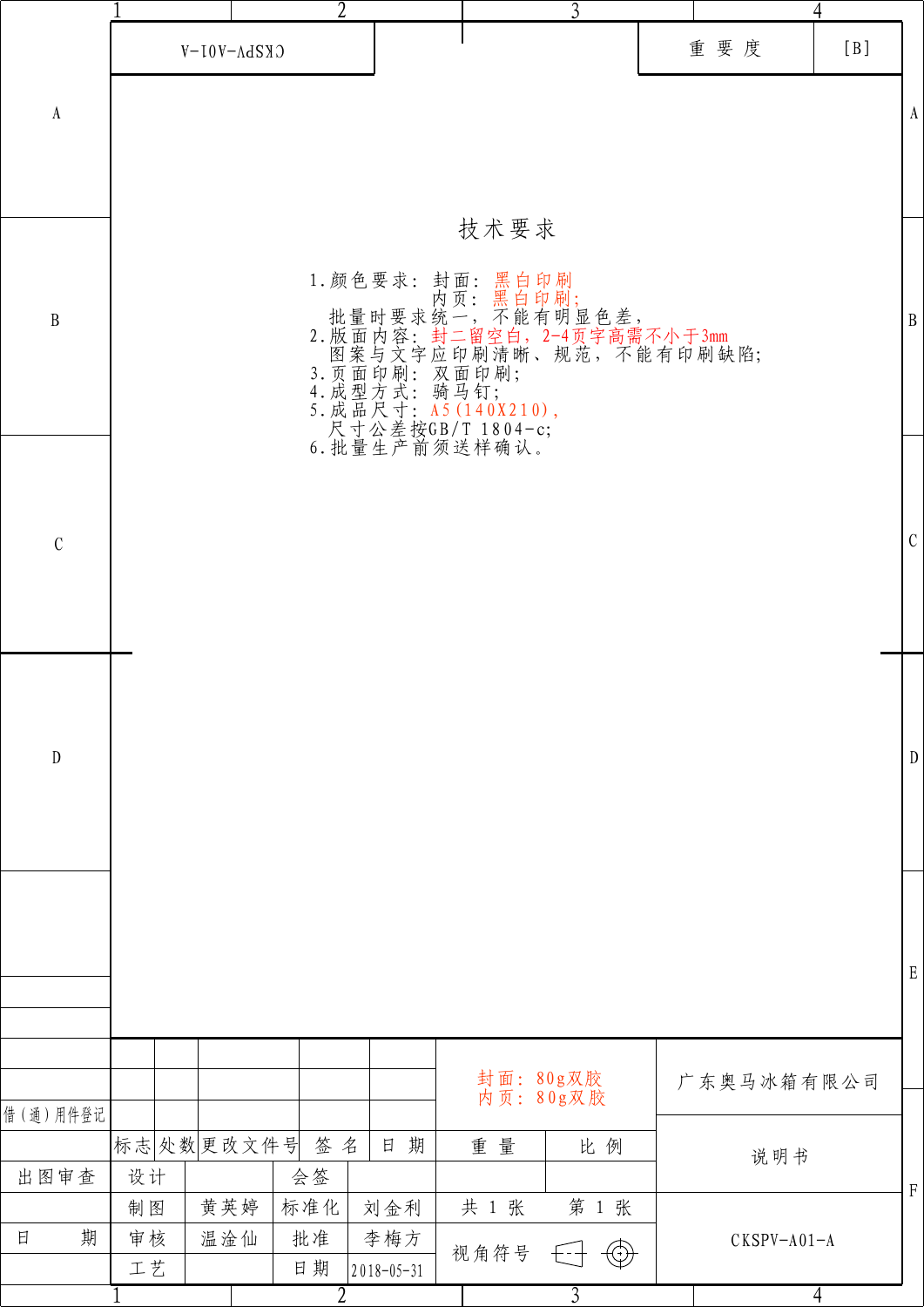# IGNORE. FAIL. READ. SUCCEED.

**INSTRUCTION MANUAL**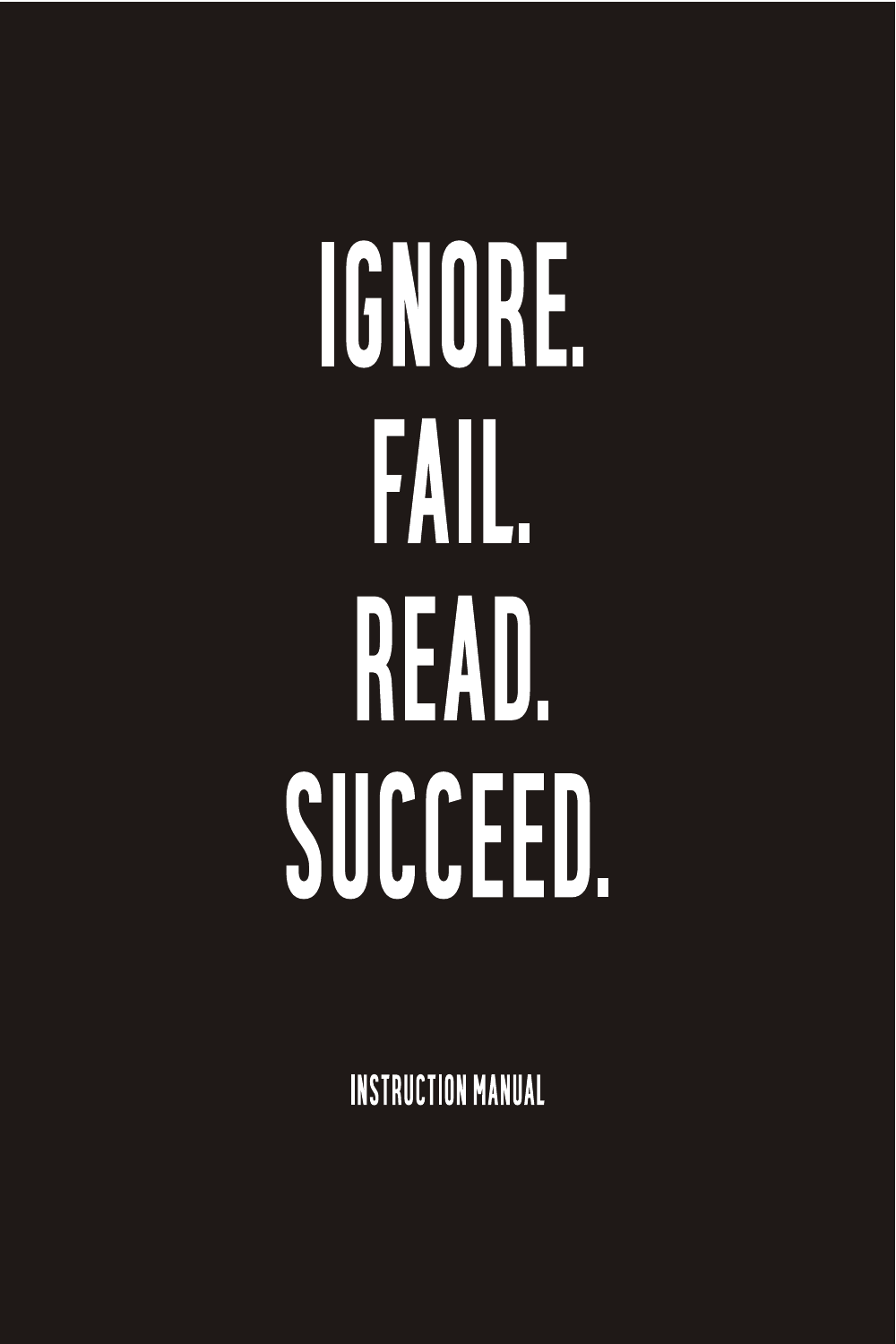### **Tabletop Freezer**

Installation & User Instructions – Please keep for future reference | 857/2066

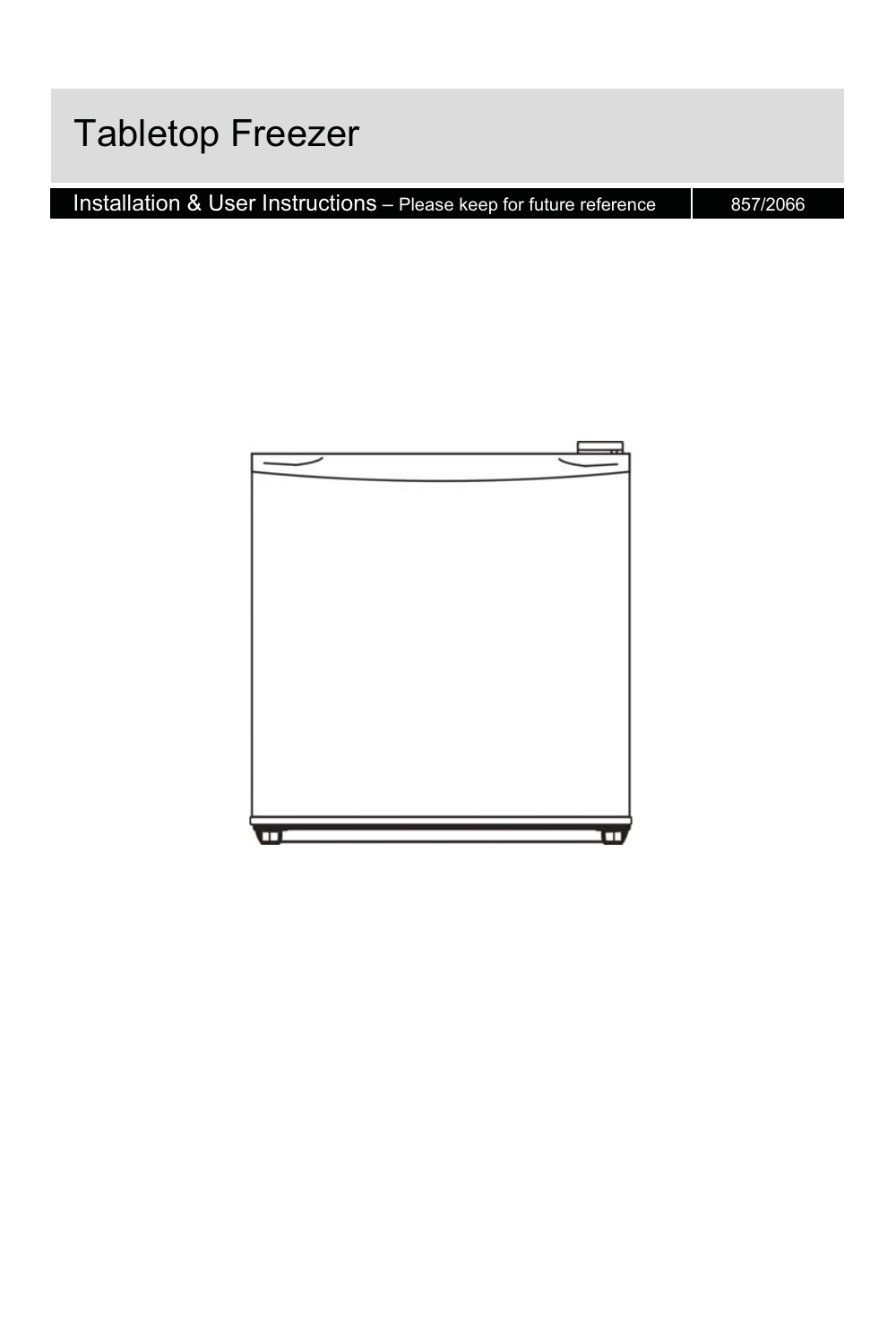### **Contents**

| <b>Safety Information</b>       | $2 - 4$        |
|---------------------------------|----------------|
| Parts                           | 5              |
| <b>Installation</b>             | $6 - 8$        |
| Transportation                  | 6              |
| Installation                    | 6              |
| Door Reverse                    | $\overline{7}$ |
| <b>Electrical Connection</b>    | 8              |
| User Instruction                | 9-10           |
| Before first use                | 9              |
| Using your appliance            | 9              |
| Useful information              | 10             |
| <b>Care and Maintenance</b>     | 11             |
| General                         | 11             |
| Power failure                   | 11             |
| Moving your appliance           | 11             |
| <b>Trouble Shooting</b>         | 12             |
| <b>Technical Specifications</b> | 13             |
| Disposal information            | 13             |
| Guarantee                       | 11             |



| <b>Product codes</b><br>L |  |
|---------------------------|--|
| MVRDD105                  |  |

### **Important** - Please read these instructions fully before installing or using

These instructions contain important information which will help you get the best from your appliance and ensure safe and correct installation, use and maintenance. If you need help or have damaged or missing parts, call the Customer Helpline: 0345 257 7271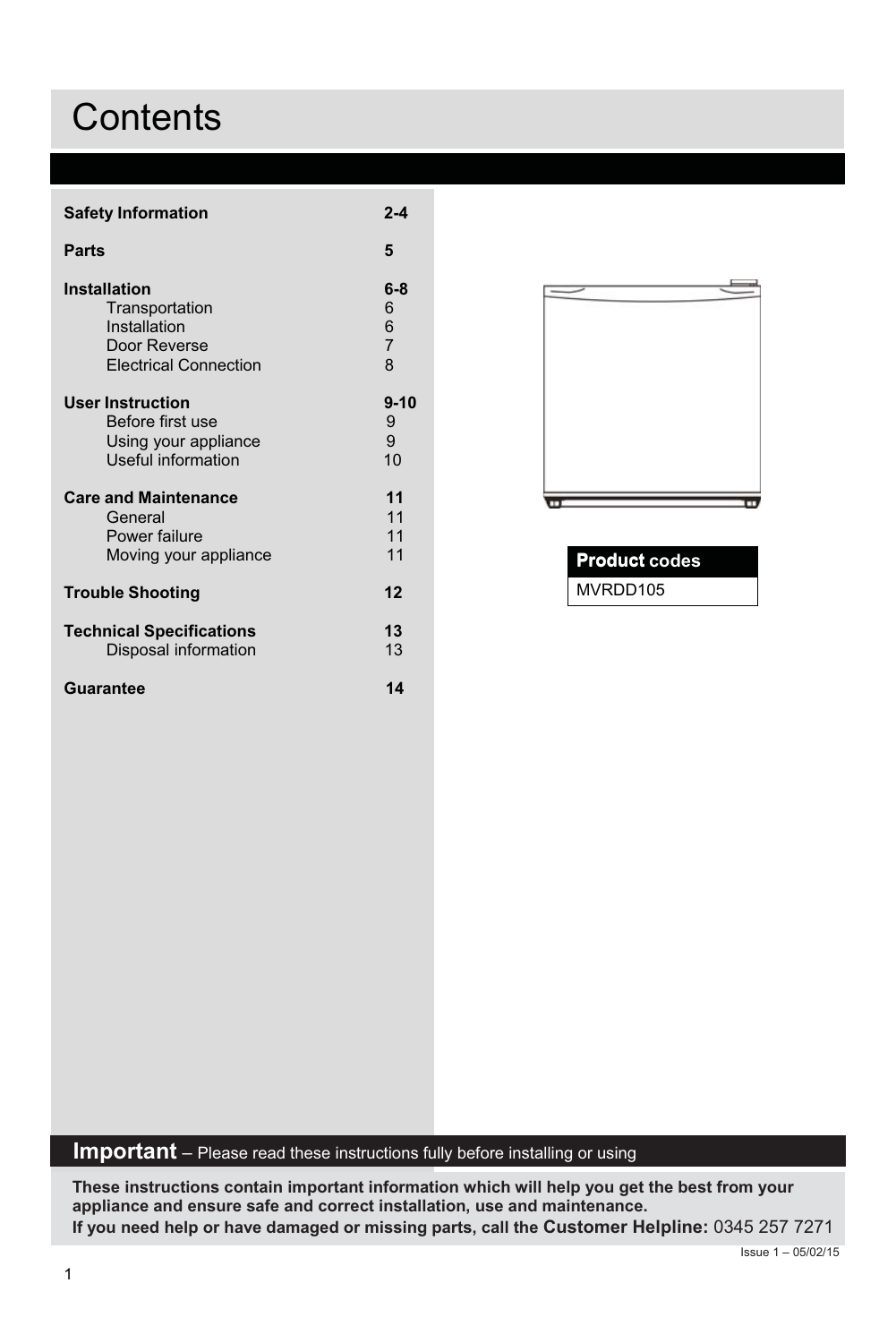# **Safety Information**

### **Important-Please read these instructions fully before installation**

 $\bullet$ 

Before use

The installation of this appliance is best carried out by 2 people.

- Dispose of all packagingcarefully and responsibly.
- The appliance is designed for **indoor use only** and must be protected from rain, moisture and temperature variations.
- This appliance is designed for house hold use. **Do not** use the appliance for industrial and commercial use, or any other purpose.
- $\bullet$ The appliance **MUST**<br>be positioned on a firm level base.
- the appliance. It may cause electrical parts to fail and result in an electric shock.
- $\bullet$ Leave the appliance in

### Before use

its intended place of installation and in its correct orientation for at least 4 hours before switching on to allow the cooling system to settle before first use or after any transportation.

**Do not** splash water on the cooling circuit/pipes<br>the appliance It may of the appliance in Your appliance is an environmental friendly product and it contains non CFC/HFC gas substances in the cooling system (Called R600a) and in the insulation (Called cyclopentane) which are potentially flammable if exposed to fire. Therefore, take care not to damage, of the appliance in transportation and in use. In case of damage do not expose the appliance to fire,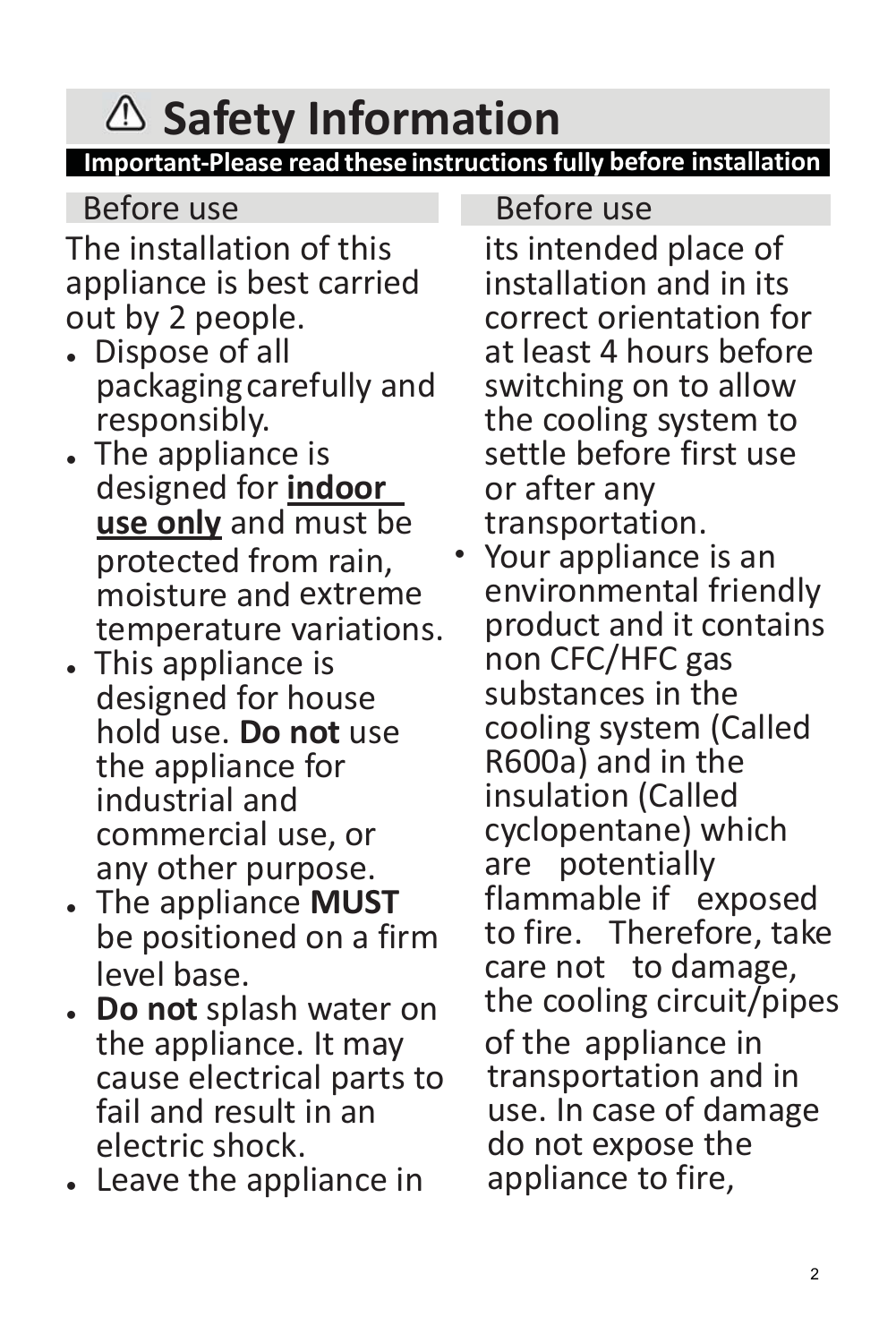# **Safety Information**

**Important-Please read these instructions fully before installation** 

- potential ignition source and immediately ventilate the room where the appliance is situated. Before use
- **Do not** sit, stand or place any other heavy objects on top of the appliance. This could result in injury or damage to the appliance.
- **Do not** allow children to play with the appliance to avoid the risk of entrapment and suffocation.
- Keep ventilation opening, in the appliance enclosure<br>or in the built-in structure, clear of obstruction. During use
- This appliance is not intended for use by persons (including

During use

children) with reduced physical, sensory or mental capabilities, or lack of experience and knowledge, unless they have been given supervision or instruction concerning use of the appliance by a person responsible for their safety. Children should be supervised to ensure that they do not play with the appliance. - This appliance is not intended for use by young children or infirm persons unless they have been adequately supervised by a responsible person to ensure that they can use the appliance safely. Young children should be supervised to ensure that they do not play with the appliance.

 $\bullet$ **Do not** use mechanical,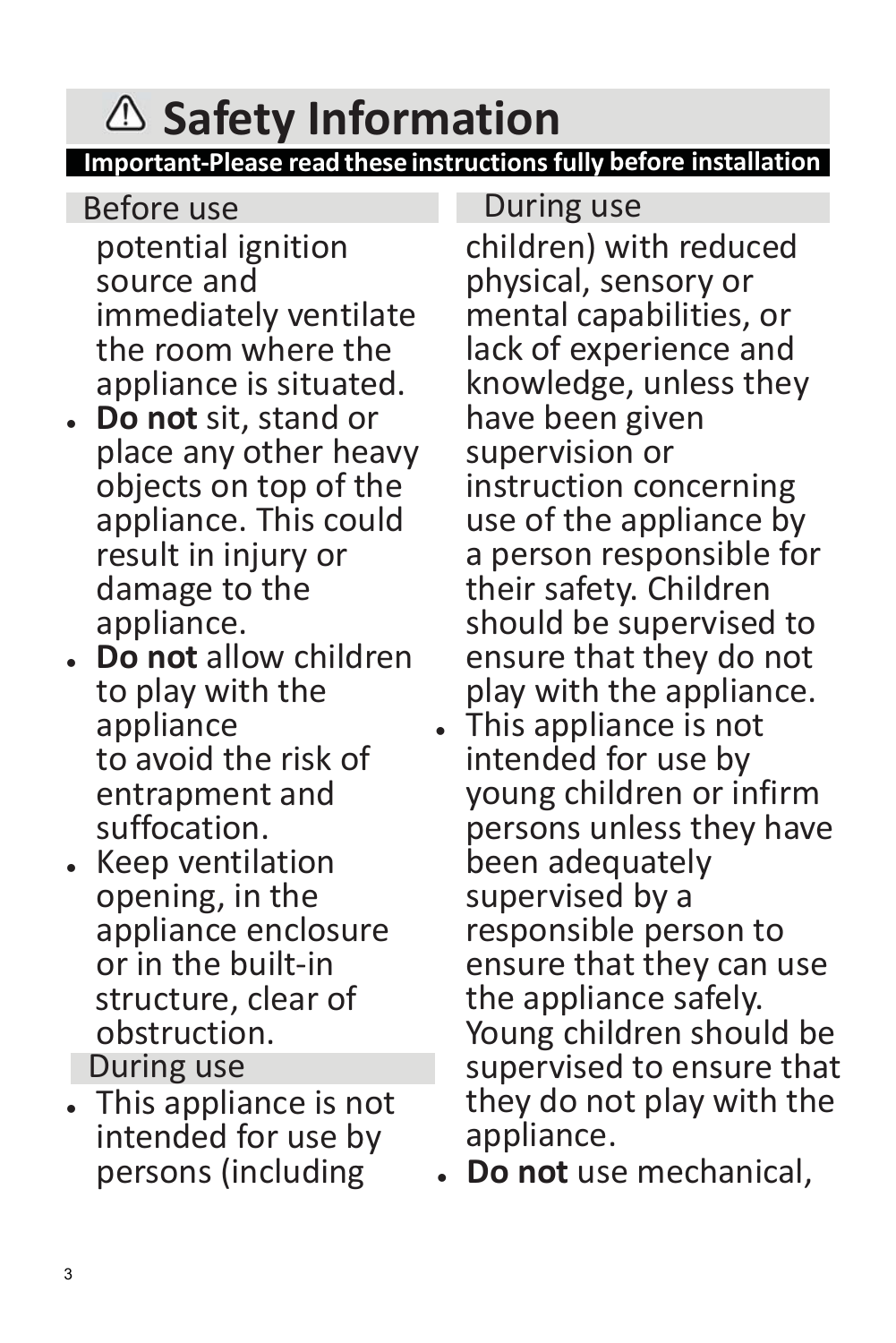## **Safety Information**

### **Important-Please read these instructions fully before installation**

 $\bullet$ 

 $\bullet$ 

electrical or chemical way to speed up the defrost process not recommended by the manufacturer.

- **Do not** use or place other electrical products inside the appliance not recommended by the manufacturer.
- **Do not** store liquids in glass containers in the freezer compartment as these may shatter.
- **Do not** store flammable materials such as alcohol, gasoline, LP gas or glue etc in the appliance.
- - In case there is an inflammable gas leaking, open the window for air circulation and do not pull out the plug or

### During use **During use** During use

turn the temperature knob. **Do not** touch the appliance until the valve of gas is turned off. Otherwise, sparks may happen.

 This appliance can be used by children aged from 8 years and above and persons with reduced physical, sensory or mental capabilities or lack of experience and knowledge if they have been given supervision or instruction concerning use of the appliance in a safe way and understand the hazards involved. Children shall not play with the appliance. Cleaning and user maintenance shall not be made by children without supervision. **Do not** attempt to repair

the appliance yourself. Contact the Customer Helpline:0345 257 7271.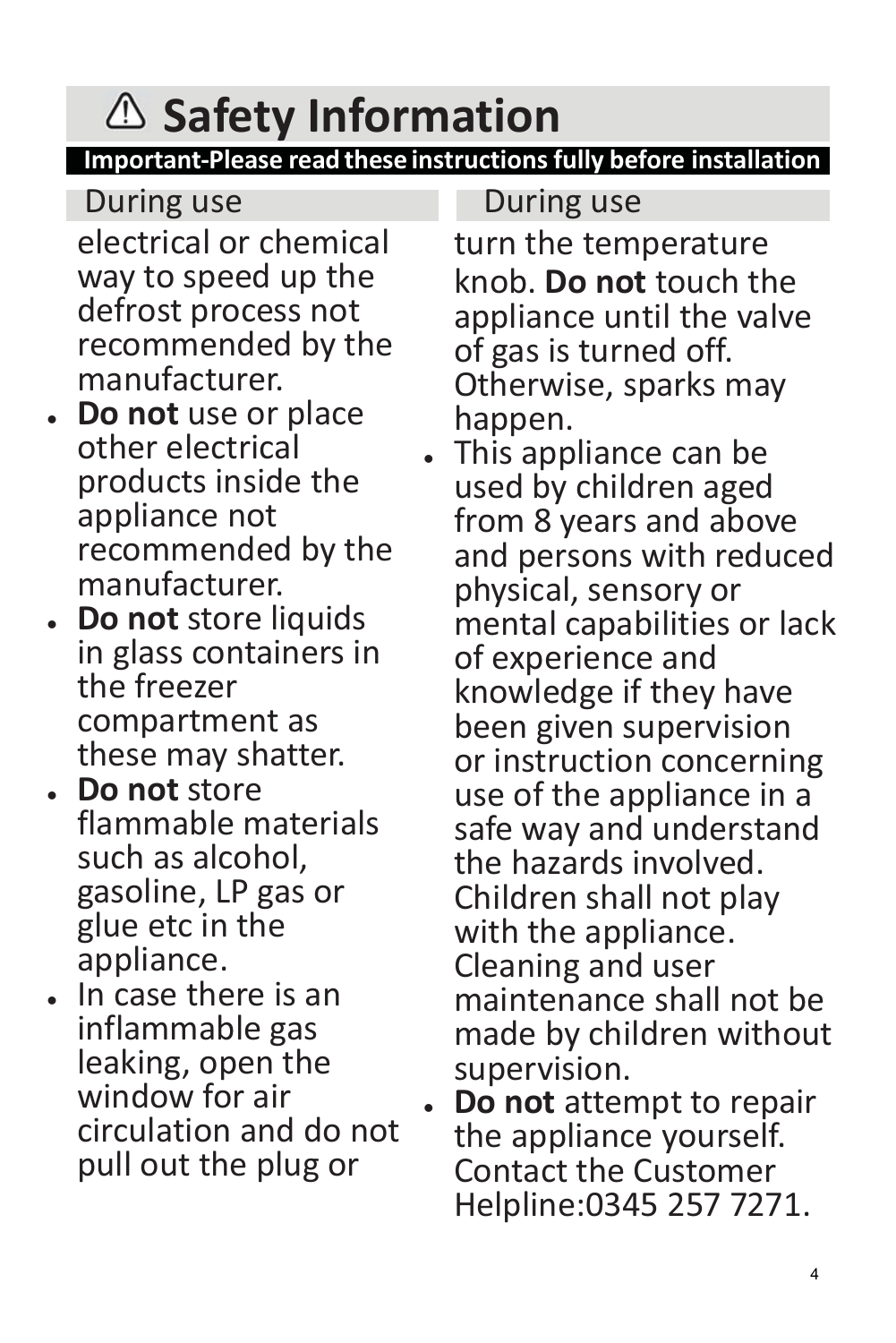### Parts

### Please familiarize yourself with the parts and accessories listed below



- 1. Cabinet
- 2. Shelf
- 3. Thermostat Knob(at the back of cabinet)
- 4. Adjustable Foot<br>5. Hinge Cover
- 
- 6. Door
- 7. Gasket

### Accessories included



Instructions x 1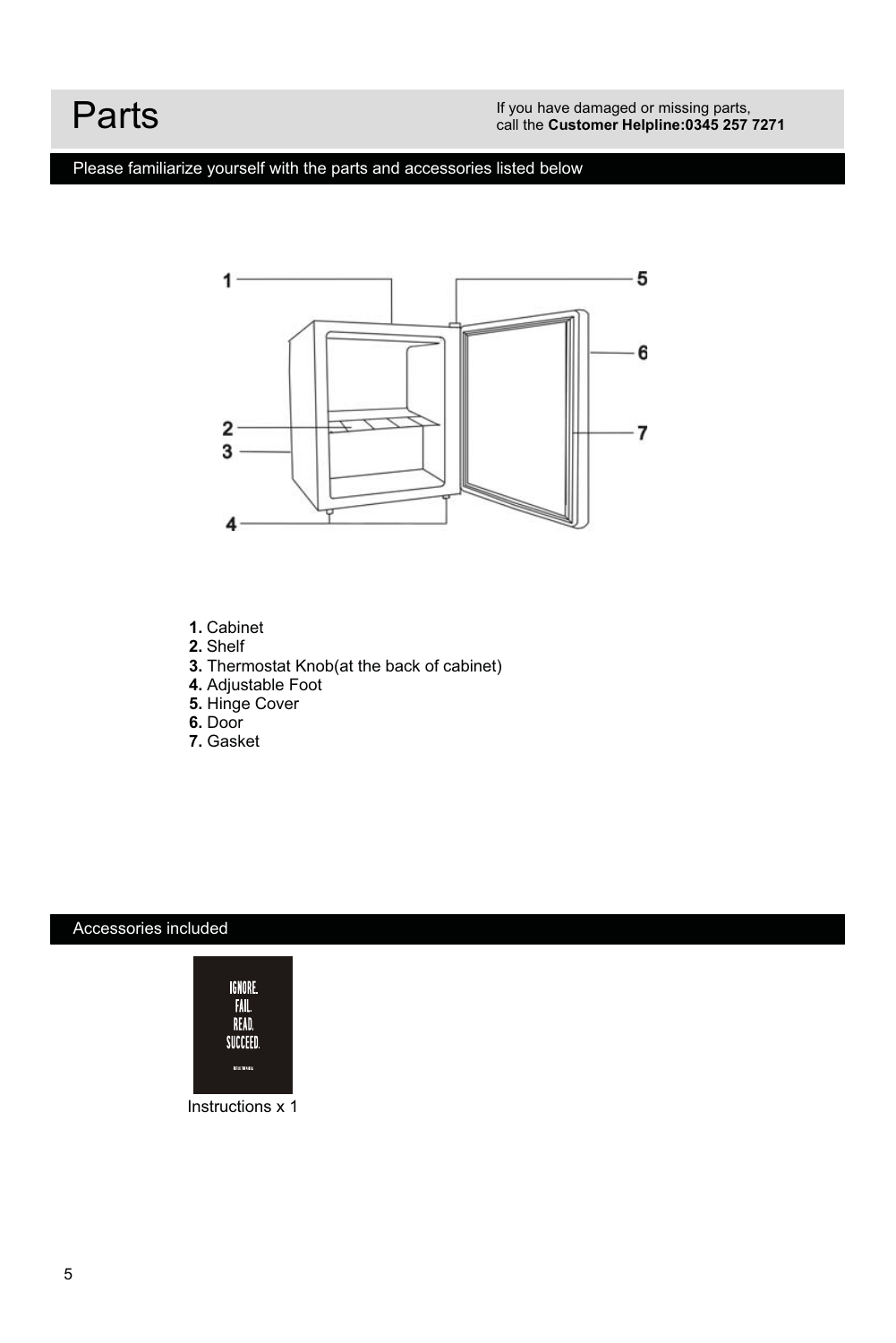### Installation

### Transportation



Caution: 2 people are required to unpack and handle the appliance, it is recommended that gloves are worn.

- The appliance should be transported only in an upright position. Do not tilt the appliance greater than 45°. The packaging as supplied must be intact during transportation.
- After transporting the appliance, leave it for at least 4 hours before switching on to allow the cooling system to settle. Failure to comply could result in damage to the appliance.
- Do not move the appliance by pulling the door or handle as it may damage your flooring and wall coverings etc.
- Ensure the supply cable is not caught under the appliance during and after moving.
- Carefully remove all packaging materials including the foam base, dispose of correctly.

#### Installation

- Ensure sufficient spacing is provided for the appliance to be installed. Leave space on both sides (15cm), back (20cm) and above the appliance (30cm) to ensure proper ventilation.
- Screw in the two spacers (provided) at the back of the appliance.
- Do not place the appliance near a heat source or in direct sunlight.
- Do not put any heavy objects on top of the appliance. It will damage the appliance.
- Do not install the appliance in moist and wet place.
- Adjust the feet at front to level the appliance. It should be installed on a smooth surface to avoid excessive vibration and noise.
- Each appliance has a climate class (shown on the rating plate) where it indicates the temperature range of the appliance operation in place. The appliance may not work properly if it is left for a long period at a temperature outside the specified range.
- Refer to section "Care and Maintenance" to prepare your appliance for use.





| <b>Climate Class</b> | Amb. T. $(^{\circ}C)$ | Amb. T. $(^{\circ}F)$     |
|----------------------|-----------------------|---------------------------|
| SΝ                   | 10 ~ 32 °C            | $50 - 90$ °F              |
|                      | $16 - 32$ °C          | $61 - 90^{\circ}$ F       |
| ST                   | $16 - 38$ °C          | $61 - 100$ °F             |
|                      | 16 ~ 43 °C            | $61 - 110$ <sup>o</sup> F |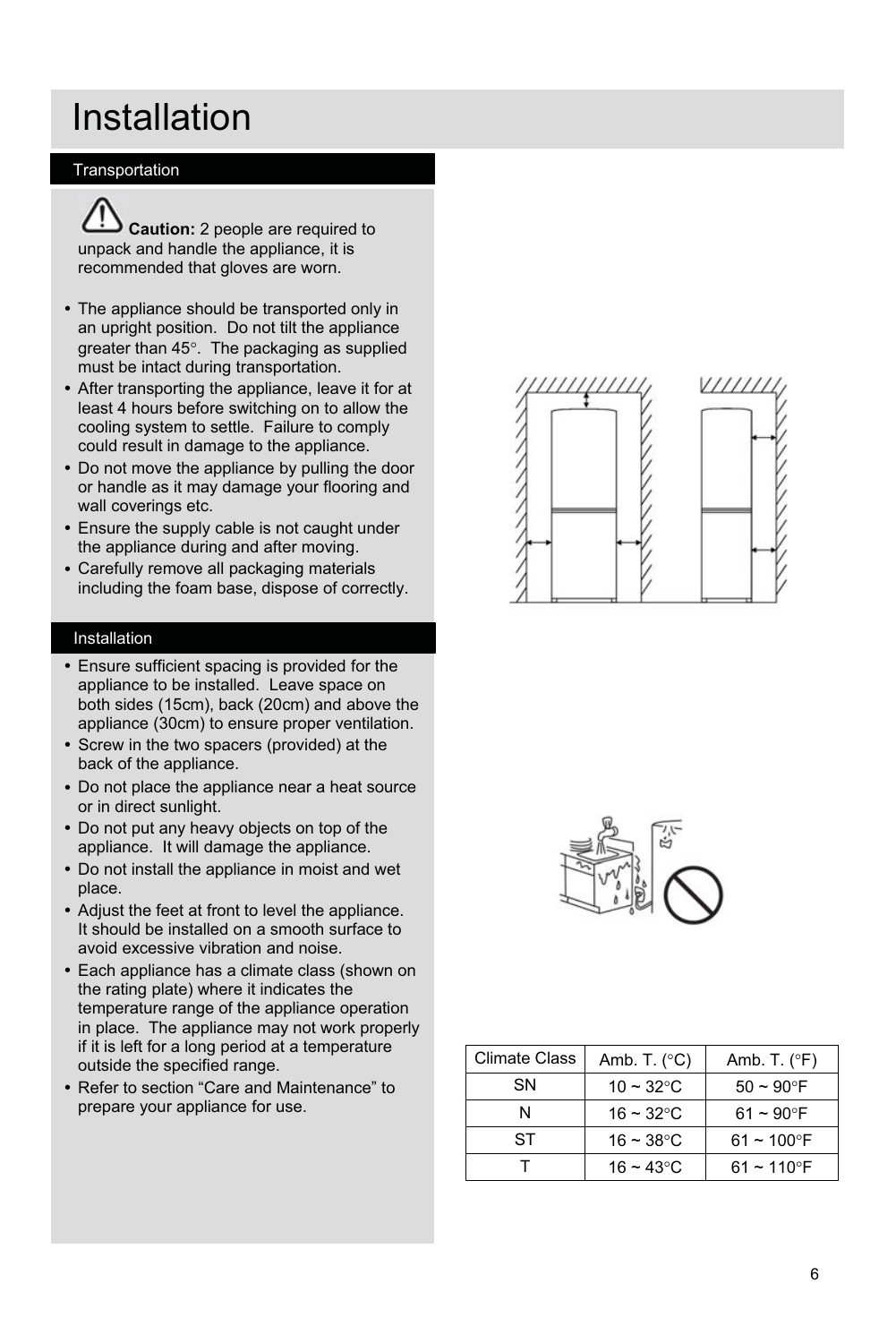### Door Reverse

Warning: Remove the main plug before reversing the door. 2 people may be required to reverse the door.

- 1. Remove the upper hinge cover (6) first.
- 2. Remove the two screws (1) that hold the upper hinge (5) (right side) to the frame. Take away the upper hinge (5).
- 3. Lift the door and place it on a padded surface to prevent scratching it.
- 4. Remove the two screws (8) and the short adjustable foot (3) that hold the lower hinge (2) and Make sure to remove the lower hinge  $(2).$
- 5. Remove the long adjustable foot (4) and transfer it to the right side.
- 6. Remove the hole cover plate (7) to the right side
- 7. Before placing this lower hinge (2), remove the bolt-pin (9) and reverse the direction of the lower hinge (2). Then install the lower hinge (2) onto the left side of the lower frame with two screws (8) and the short adjustable foot  $(3)$ .
- 8. Insert the bolt-pin (9) to the lower hinge (2).
- 9. Set the door to its place making sure the door seat at the lower hinge (2).
- 10. While holding the door in the closed position, secure the upper hinge (5) in the top frame of left side with two screws (1). Please remember that do not tighten the two screws (1) until the top of the door is levelled with the counter top.
- 11. Install the upper hinge cover (6) on the upper hinge.



**FIGURE 1** 

Door openong from the left side



**FIGURE 2** 

Door opening from the right side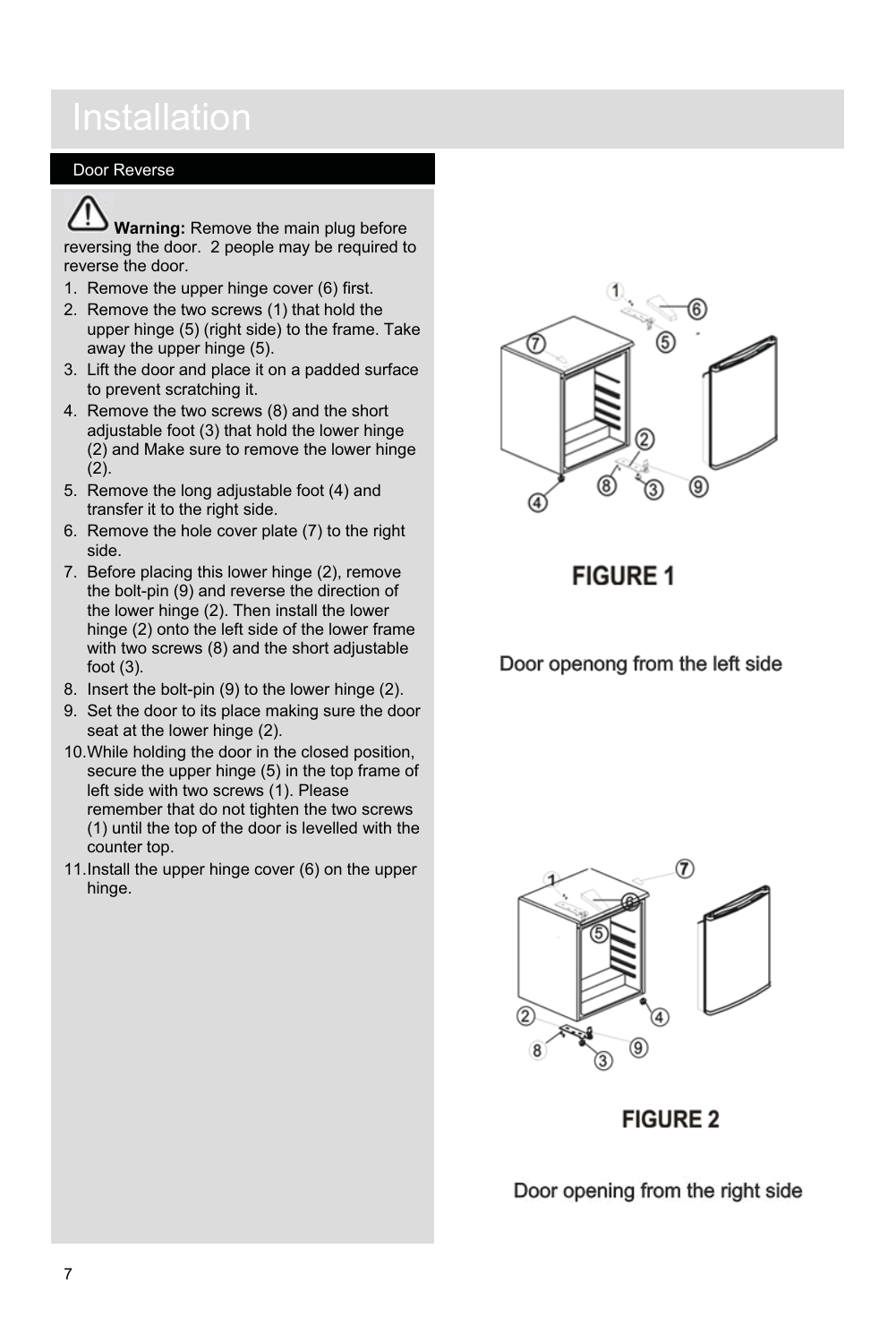### **Installation**

### **Electrical connection**

Any electrical work that is required to install this appliance MUST be carried out by a qualified electrician.

### **Warning: THIS APPLIANCE MUST BE FARTHED**

#### Before making any electrical connections. ensure that:

- Electrical safety is only quaranteed when the earth system of your house is in accordance with the related local regulations.
- Do not damage the refrigerant circuit.
- . Do not bend, stretch or pull the supply cable to avoid electric shock.
- Do not use electrical appliances inside the food storage compartments of the appliance. unless they are of the type recommended by the manufacturer.
- Ensure the power socket is suitable for the maximum power of the machine (fuses in the power circuit must be 13 amp).
- The supply voltage should be the same as that indicated in the technical specifications and the appliance rating plate.
- The appliance should be earthed and in compliance with the applicable law.
- When installed, the power socket must be within easy reach.
- If the socket outlets in your home are not suitable for the plug supplied with this unit check with a qualified electrician for replacement.
- The use of adapters, multiple connectors or extension cables are not recommended.
- The appliance must be connected to a 220-240 volt 50Hz AC supply by means of a three pin socket, suitably earthed and protected by a 13 amp fuse.
- Should the fuse need to be replaced, a 13 amp fuse approved to BS1362 must be used.
- The plug contains a removable fuse cover that must be refitted when the fuse is replaced. If the fuse cover is lost or damaged, the plug must not be used until a replacement cover has been fitted or the plug is replaced.
- A damaged plug should be cut off as close to the plug body as possible, the fuse should be removed and the plug disposed of safely.

#### Plug replacement (UK & Ireland only)

Should you need to replace the plug; the wires in the power cable are coloured in the following wav:

Blue - Neutral 'N'

Brown - Live 'I'

Green & Yellow - Farth 'F'

As the colours of the wires in the power cable may not correspond with the coloured markings identifying the terminals in your plug, and proceed as follows:

The green & vellow wire must be connected to the terminal in the plug that is marked with the letter E or by the earth symbol.

The blue wire must be connected to the terminal that is marked with the letter N

The brown wire must be connected to the terminal that is marked with the letter L.

If power supply cord is damaged, it must replaced by the manufacturer or its service agent or a similar qualified person in order to avoid a hazard.

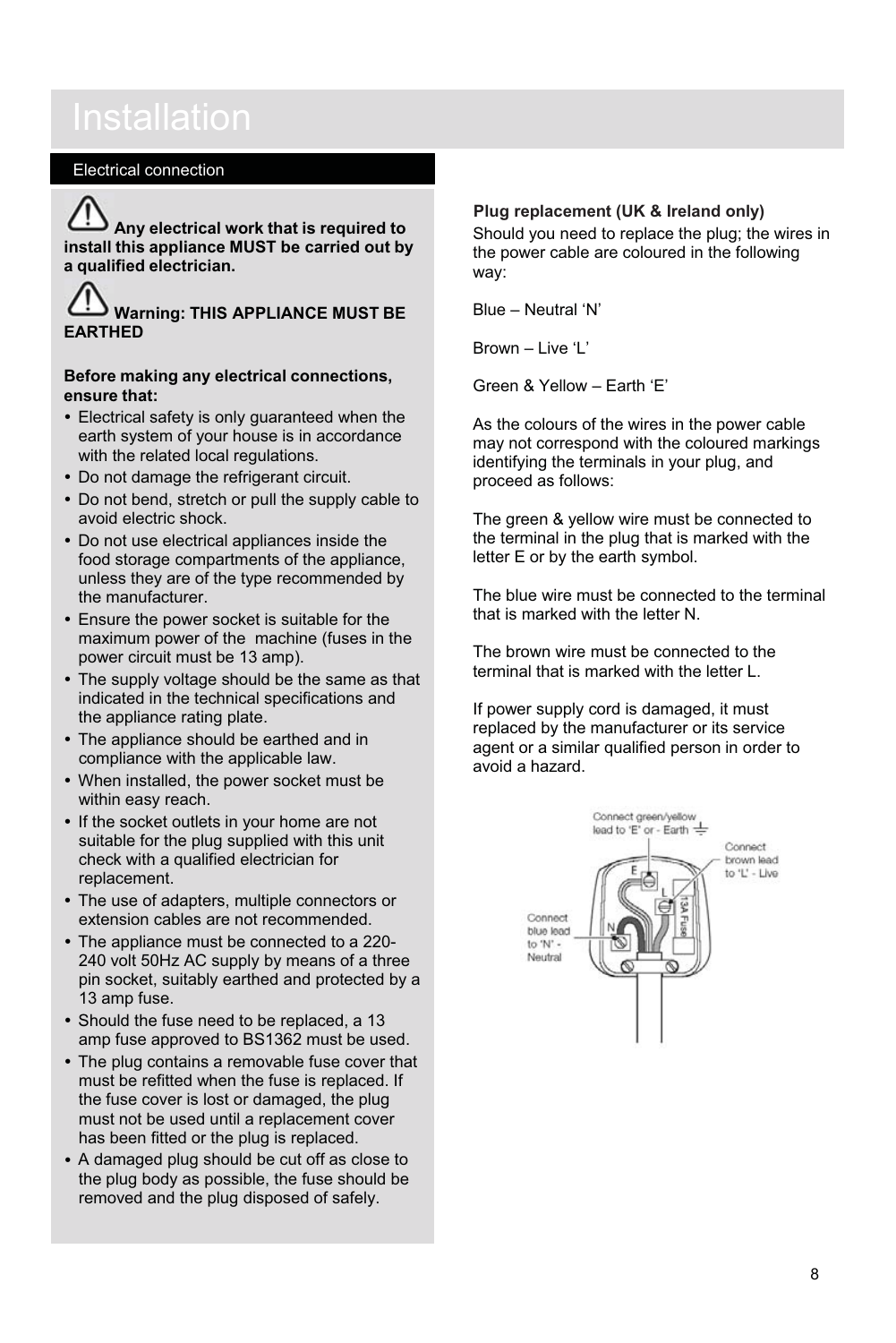### User Instructions

### Before first use

#### Final checks before operating the appliance

- 1. Good air circulation around the appliance positioned.
- 2. The feet have been adjusted for perfect levelling.
- 3. Clean the compartment per recommendation in section "Care and Maintenance".
- 4. Plug in the appliance.

The compressor starts up and in operation may produce some background noise and it is normal,

this is not a defect.

Using your appliance

#### 1. Temperature adiustment

- The compartment temperature can be set by the temperature knob between "Min" and "Max" (coldest setting). We recommend setting the temperature knob midway first.
- To ensure the compartment is maintained at the desired temperature, it is advised to monitor the temperature periodically by a thermometer and adjust the temperature knob accordingly.
- Load the appliance after switch on for a while to allow the temperature reach the desired setting.

#### 2. Storing frozen food

- The freezer compartment is  $\sqrt{|\mathcal{X}|}$  as Star rated and suitable for the freezing and storage of pre frozen food.
- Check the food packaging for  $\overline{H}$  and suggestion before storage.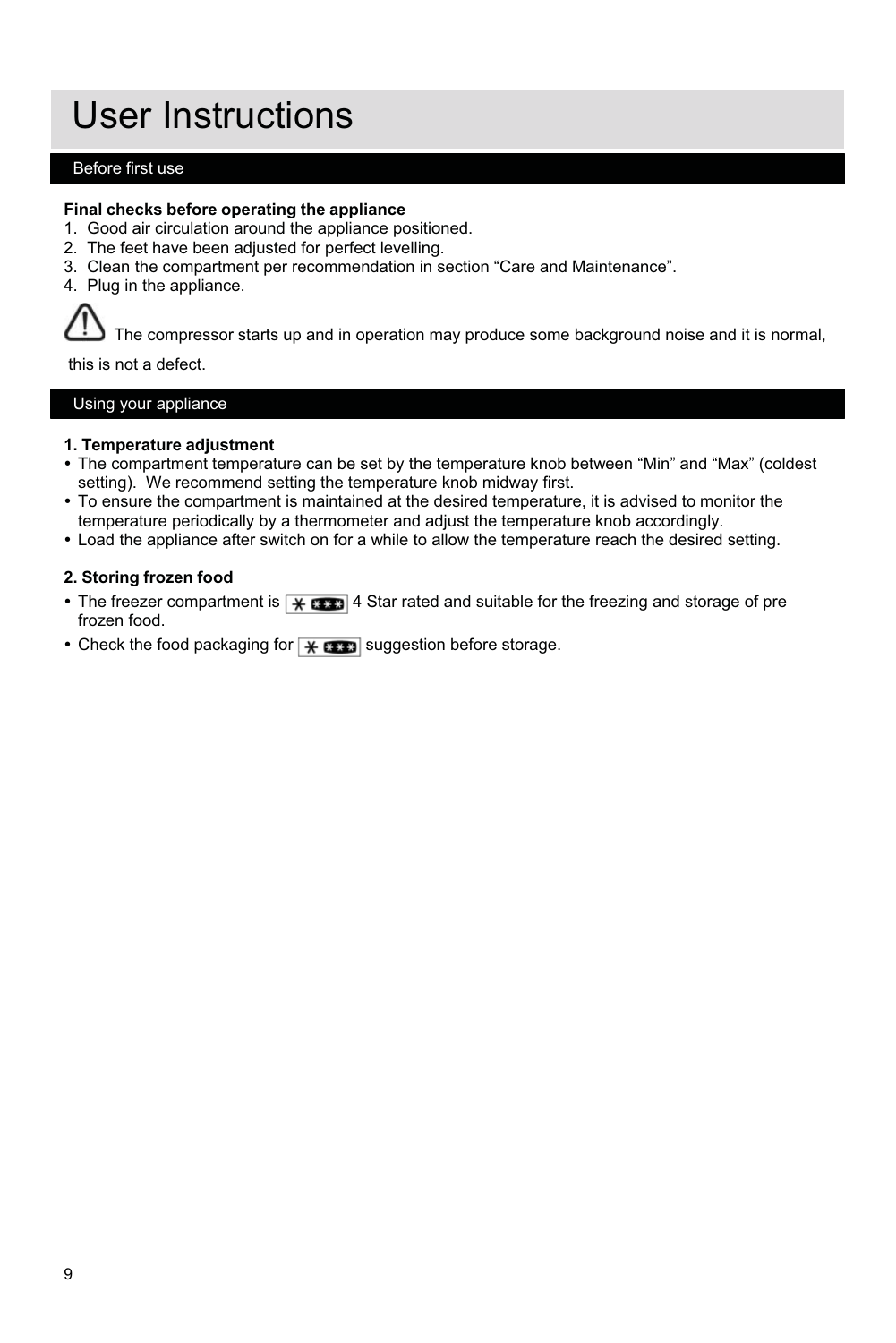### User Instructions

### Useful information

The following quidelines and recommendations are suggested to obtain the best results and storage hvaiene

- Frequent door openings can cause internal temperature rise so the door shall be closed as soon as possible after use.
- For hygiene reasons, it is always a good practise to pack, wrap and cover the food before storing.
- Use a polythene bag to store raw meat and place on the lowest shelf. Avoid contact with cooked food to prevent contamination. For safety reason, store raw meat for two to three days only.
- Cooked dishes must be stored in airtight covered containers.
- Food shall cool to room temperature before storing.
- Most vegetables should be blanched and chilled before freezing.
- . Do not leave frozen food at room temperature to thaw. You could defrost the food by putting it in the fridge to thaw slowly. Make sure you avoid defrosting food or food juices drip onto other food.

#### **Energy saving tips**

- . Place your fridge away from direct sunlight, your oven or any other heat sources. Allow 20 cm clear space on both sides and above, and at least 5 cm behind.
- Cover all food stored, and arrange it so that cold air can circulate freely.
- Higher cold setting will use more energy. Do not set to maximum cold if it is not necessary.
- Cool the hot/warm food to room temperature before put them into your fridge.
- Frequently open and close door would cause internal temperature rise and it will consume more energy.
- Close the door(s) properly, and make sure the seals and hinges are airtight. Check the seals by putting a sheet of paper between the door and the main body of the fridge. If the paper moves, your seals need replacing.
- Defrost regularly if your refrigerator is not a frost-free or cyclic defrost model. Accumulated ice layer should not be more than 5 mm thick.
- The pre-set combination of drawers, baskets and shelves have already set in the most efficient use of this product.

#### Defrosting

- The appliance require defrosting once or twice a year when ice layer thickness reaches 5~10mm. Unplug the appliance from the mains before defrosting.
- Remove all frozen food from the freezer and roll it firmly in newspapers. Put it into a container in a cool place for temporary storage.
- Use an ice scraper (not provided) or similar tool to remove the ice layer. This process can be speed up by placing a pot of warm water inside the freezer.
- Empty the defrosting water and clean the freezer.
- Turn on the freezer and set to maximum temperature. Refill the frozen food to freezer.
- This process should be completed within 2 hours.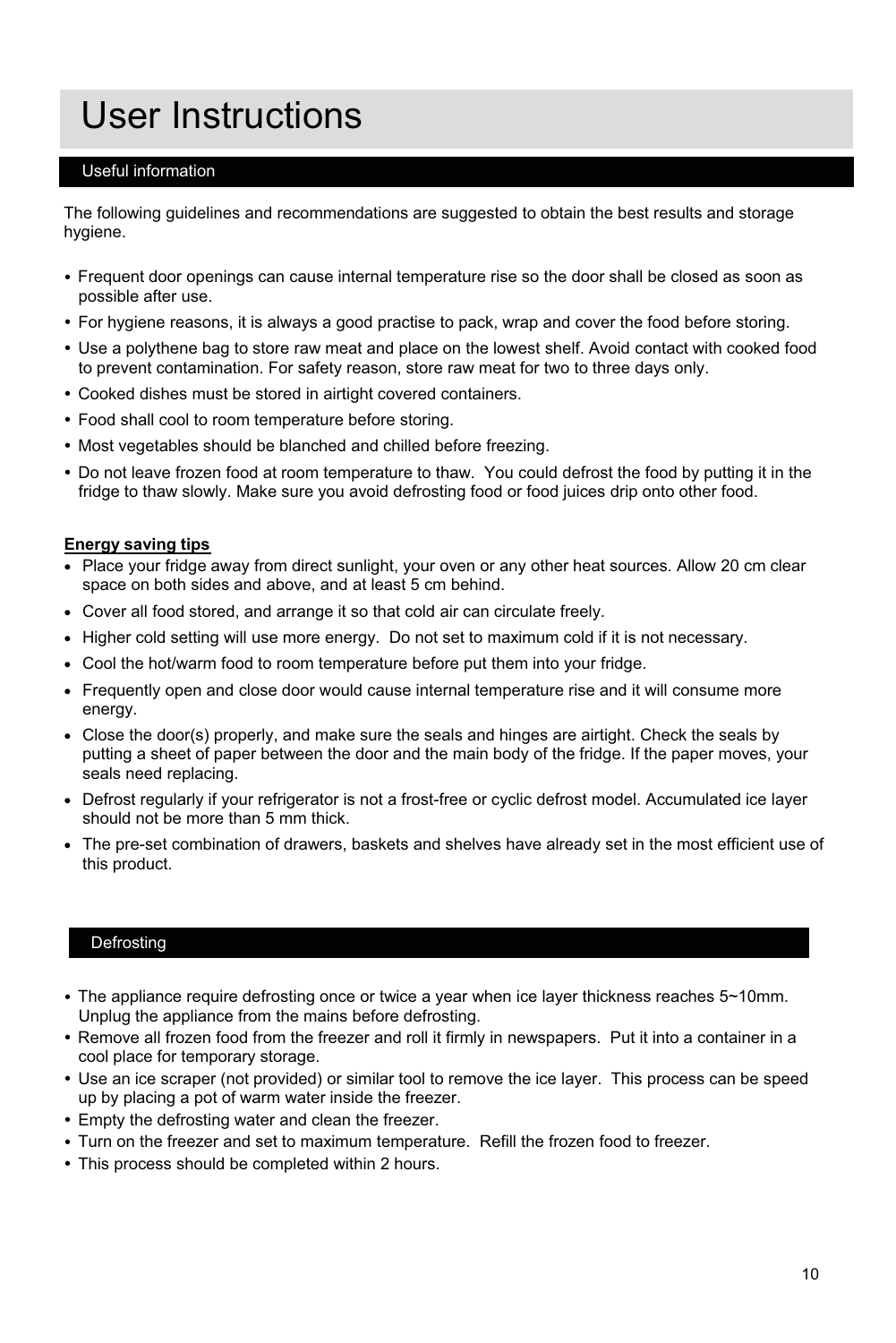### **Care and Maintenance**

### General



Important: Always unplug the appliance from the power socket during cleaning and maintenance

- . Never use any sharp instruments or abrasive substances, soap, household cleaner, detergent or wax polish for cleaning.
- . Use luke warm water to clean the cabinet of the appliance and wipe it dry.
- . Never clean the appliance with flammable fluids. It could cause a damage and fire hazard.
- Clean the exterior of the appliance and door seal with a damp cloth and dry it through.
- Avoid water goes in the temperature control box. Clean with a dry cloth only.
- Clean the condenser (located at the back of the appliance) with a vacuum cleaner. It is suggested to remove the dust every year.
- Shelves are all removable for cleaning purpose.

Important: Care must be taken while cleaning/carrying the appliance not to touch the bottom of the condenser metal wires at the back of the appliance, as this could cause injury to fingers and hands.

### Power failure

In case there is a power failure, you should contact the electricity supply company and take the following actions:

If it is last within 24 hours, keep the doors closed. This will allow the stored food to stay cold as long as possible. If it is last more than 24 hours, it is advised to empty the freezer compartment and temporarily store the food in a portable freezer or using artificial ice packs. Try to use up the food which is more easily perishable.

Remarks: Full appliance will stay cold longer than a partially filled one. If ice crystals are still visible on the food, it may be frozen again, although flayour and aroma may be affected. If food is found to be in a poor condition, it is best to throw it away.

#### Short vacation

There is no need to disconnect the appliance from the mains if you will be away for two to three weeks. Use up the perishable food.

#### Long vacation

Remove all the food if you are away for three weeks or more. Unplug the appliance and leave the doors open to provide air circulation to prevent odour and mould.

#### Moving your appliance

#### **Moving**

Refer to section "Transportation" under "Installation"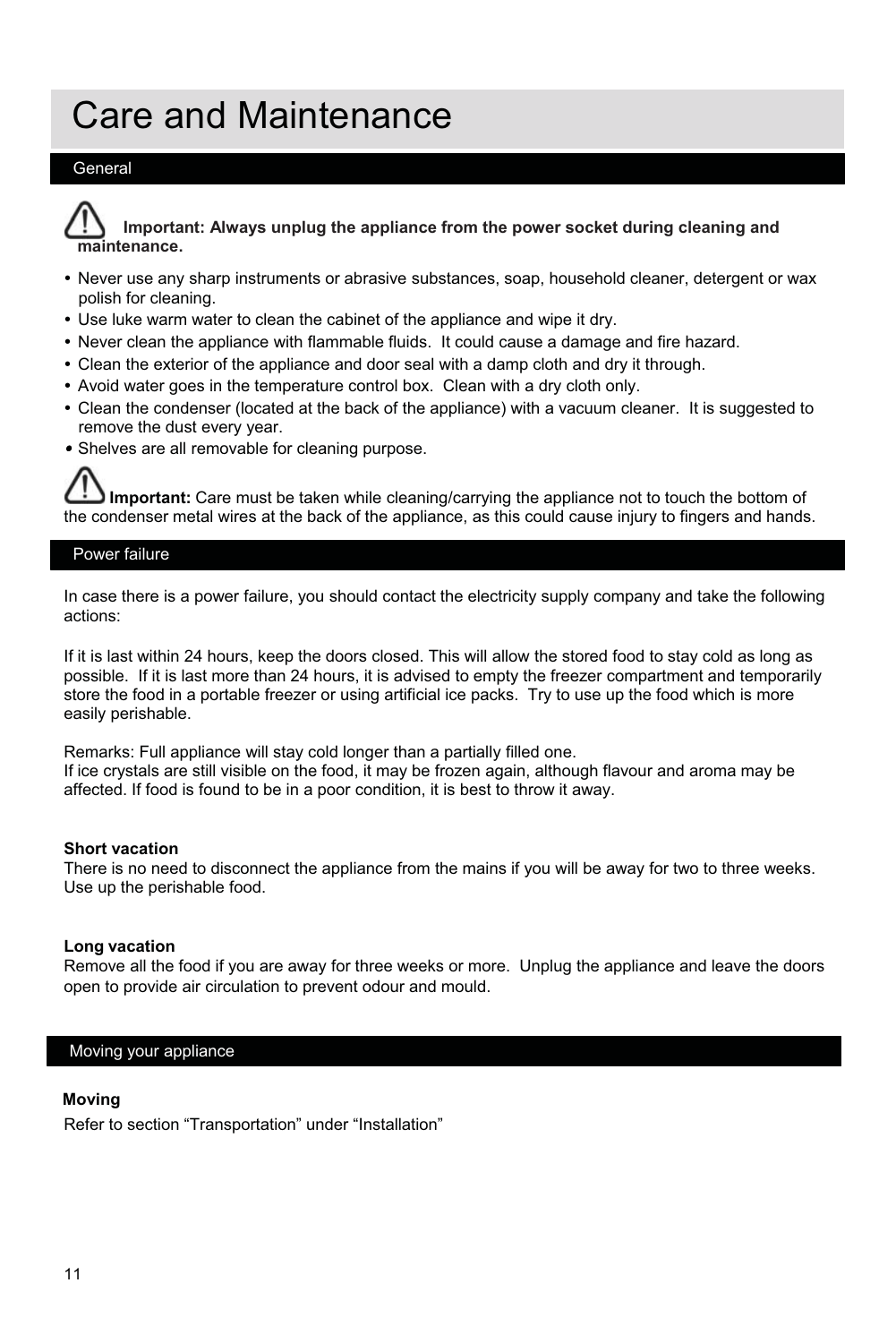### **Trouble Shooting**

In the unlikely event of difficulties with your appliance please follow the trouble shooting guide below. If the problem persists, contact the retailer if the machine is still under guarantee. If the machine is out of guarantee, contact an approved service agent on0345 257 7271.

| Problem                      | Possible cause                                                                                                                                                                                      | <b>Solution</b>                                                                                                                                                                                                      |
|------------------------------|-----------------------------------------------------------------------------------------------------------------------------------------------------------------------------------------------------|----------------------------------------------------------------------------------------------------------------------------------------------------------------------------------------------------------------------|
| Appliance does not<br>start  | • The mains plug is not plugged in.<br>• Protection devices or fuses of the<br>electrical system at home open                                                                                       | • Insert the mains plug.<br>• Check the protection devices and<br>fuses.                                                                                                                                             |
| Appliance not cool<br>enough | • Cooling system not settle after<br>transportation<br>• Doors not close properly<br>• Frequently doors open<br>• Loading food too much<br>• Low temperature setting<br>• Door seal dirty or sticky | • Leave the appliance at least 4 hours<br>before switching on<br>• Check any food blockage<br>• Reduce the frequency<br>• Reduce the food quantity<br>• Adjust the temperature knob<br>• Clean per section "Care and |
|                              |                                                                                                                                                                                                     | Maintenance"                                                                                                                                                                                                         |
| Noisy appliance              | • Not position on even surface                                                                                                                                                                      | • Install on even surface and leveling<br>the appliance                                                                                                                                                              |
|                              | • Appliance is touching objects around                                                                                                                                                              | • Ensure spacing at both sides and<br>above the appliance                                                                                                                                                            |
|                              | • Bottles and containers are contacting<br>with each other                                                                                                                                          | • Separate them                                                                                                                                                                                                      |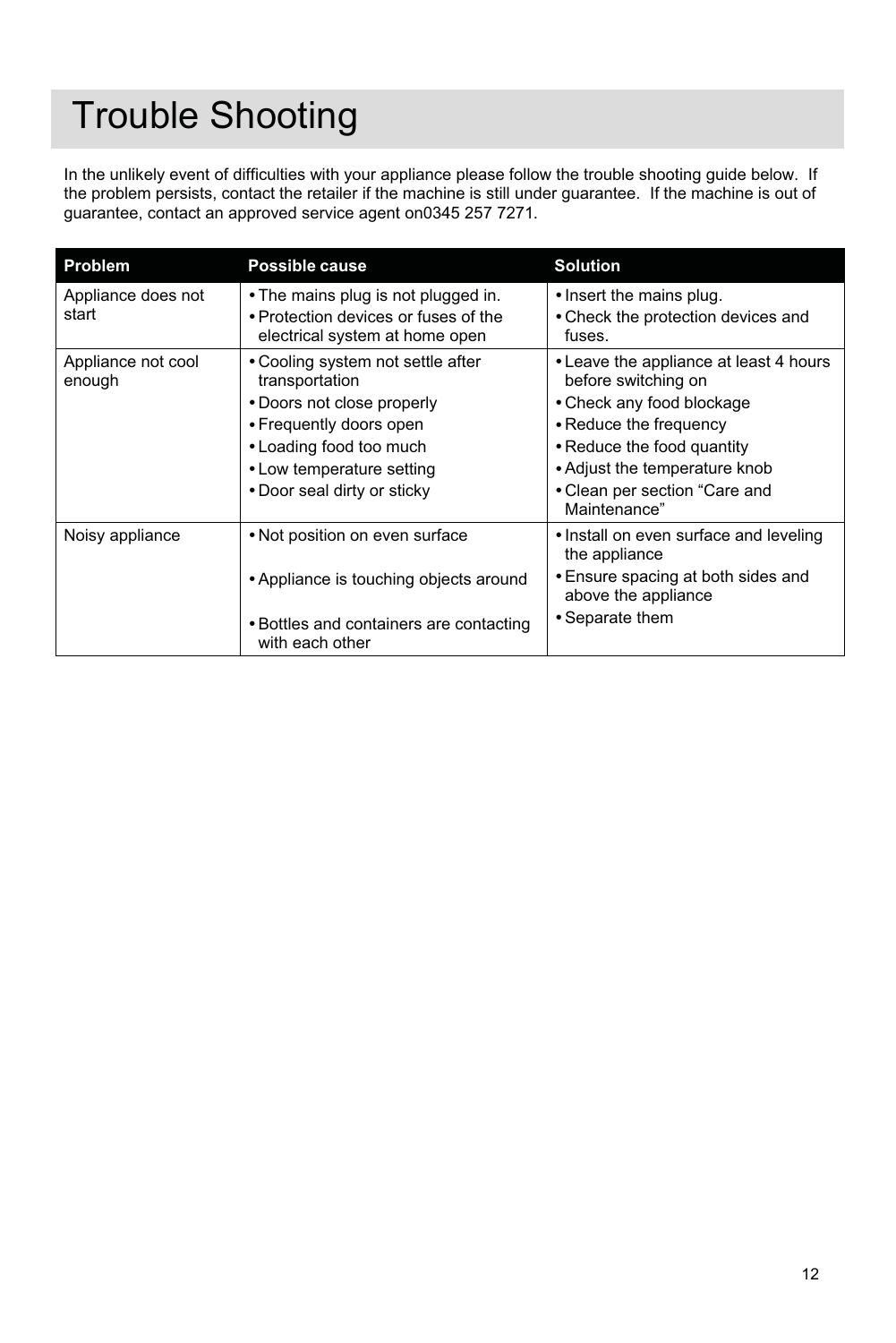### **Technical Specifications**

| Model                                     | MVRDD105   |
|-------------------------------------------|------------|
| Energy efficiency class                   | A+         |
| Energy consumption - Kwh/year             | 146        |
| Net storage – volume fresh food (litres)  |            |
| Net storage - volume frozen food (litres) | 34         |
| Total net storage (litres)                | 34         |
| Frozen food compartment rating            | 4 Star $*$ |
| Climate class                             | N/ST       |
| Operating noise level dB(A)               | 41         |
| Minimum Operation Temperature             | 10 °C      |

We apologize for any inconvenience caused by any minor inconsistencies in these instructions, which may occur as a result of product improvements and development.



This appliance complies with the following EEC directives: 2014/35/EEC Low voltage directive 2014/30/EU EMC directive

### Disposal information



The symbol on the product or its packaging indicates that this product may not be treated as household waste. Instead it should be handed over to the applicable collection point for the recycling of electrical and electronic equipment. By ensuring this product is disposed of correctly, you will help prevent potential negative consequences for the environment and human health, which could otherwise be caused by inappropriate waste handling of this product. For more detailed information about recycling this product, please contact your local .<br>council office, your household waste disposal service or the shop where the product was purchased.

**Remember: Old fridges must be disposed of carefully - older models contain CFC gases that are harmful - if in doubt, contact your local council for details on how to dispose of an old fridge.**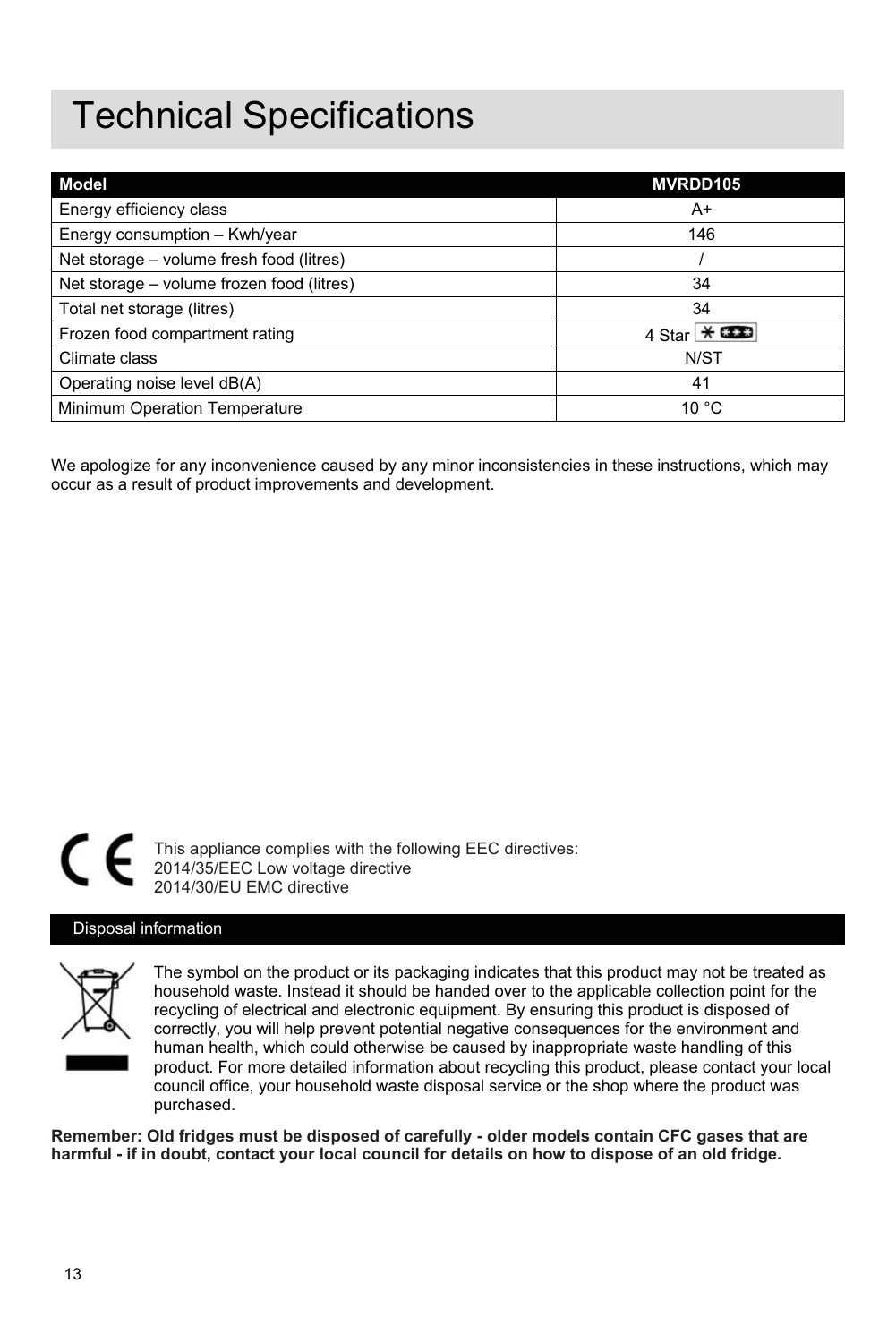### Guarantee